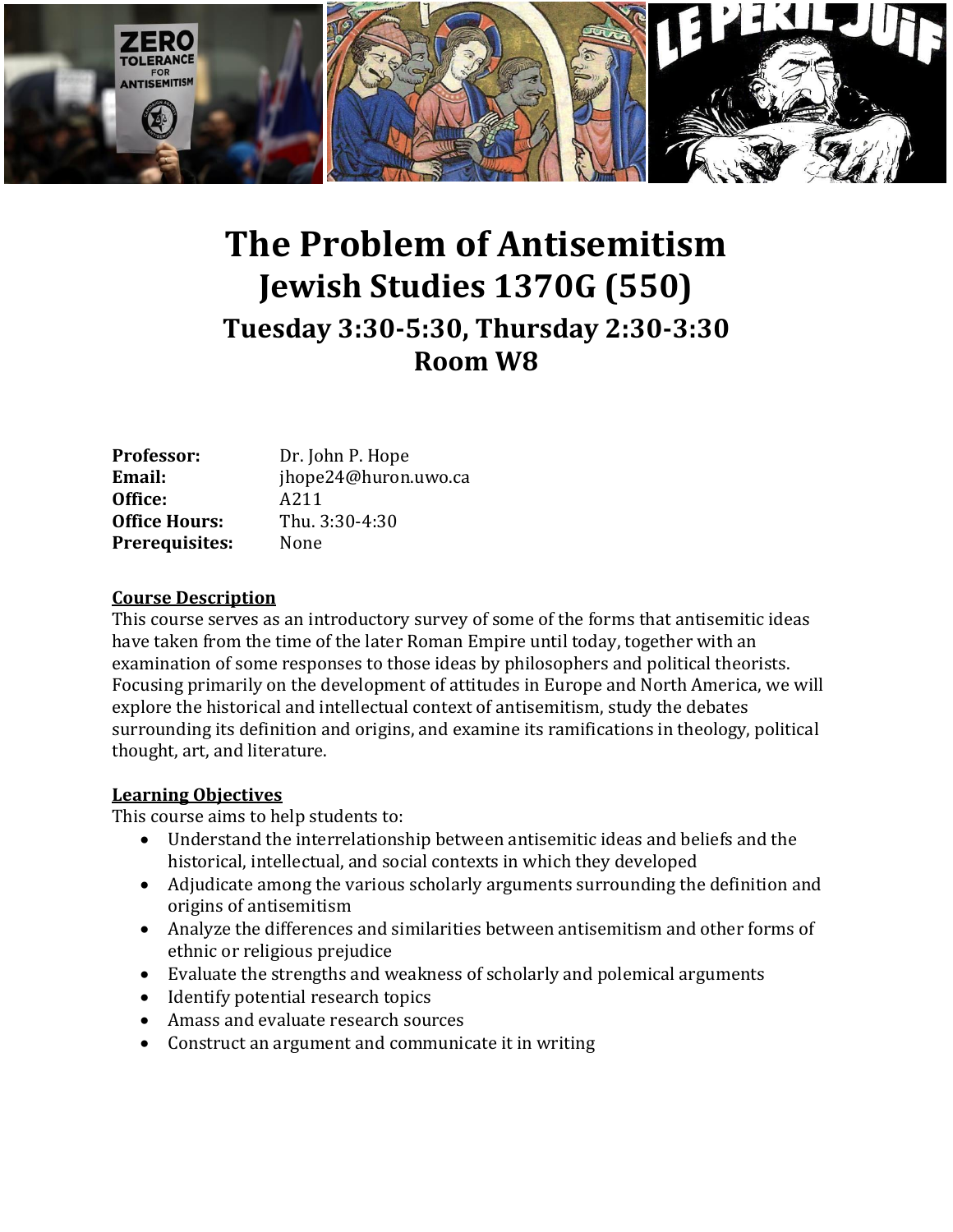## **Course Method**

Class will unfold primarily as discussion, with forays into lecture when necessary. Students are expected to come to class having done the reading and identified questions and areas of interest.

## **Required Resources**

 Jean-Paul Sartre, *Anti-Semite and Jew*, Schoken All other readings will provided in electronic form on owl.uwo.ca.

## **Assessment**

Grades will be determined by the following assignments:

| • Preparation and participation: | 25% |
|----------------------------------|-----|
| • Short (5-page) paper:          | 10% |
| • Research paper:                | 25% |
| • Midterm exam:                  | 20% |
| • 2-hour final exam:             | 20% |

## **Discussion board**

Included in your class participation grade is the requirement to contribute SIX paragraphlength postings to our OWL discussion board (owl.ca). These may take the form of a comment on the reading, a question, or an idea you want to try out. Basically, this is a way to continue our discussion outside of the classroom, and to give everyone an opportunity to express their ideas. To receive full credit, you should make your post before 11 a.m. on the day of class, and your post should concern the reading or topic of the upcoming discussion.

## **Research paper**

One of the goals of this course is to assist you in conceiving and producing a research paper. This will unfold over several steps. The first step will be a research statement and annotated bibliography, followed by a rough draft, a meeting to discuss your work, and a final draft which takes my feedback into consideration. Please see the schedule for the relevant dates.

Subject to my approval, you may pursue any line of inquiry into any research topic you choose, as long as it is related to the topic of the course. Grades will be based on the depth of your research and the clarity of your writing.

## **Exams**

There will be a midterm exam in class and a two-hour exam during finals period. The date and time of the final exam will be announced by the university. Please do not make any travel plans until you know when the exam will take place. No alternate arrangements will be made.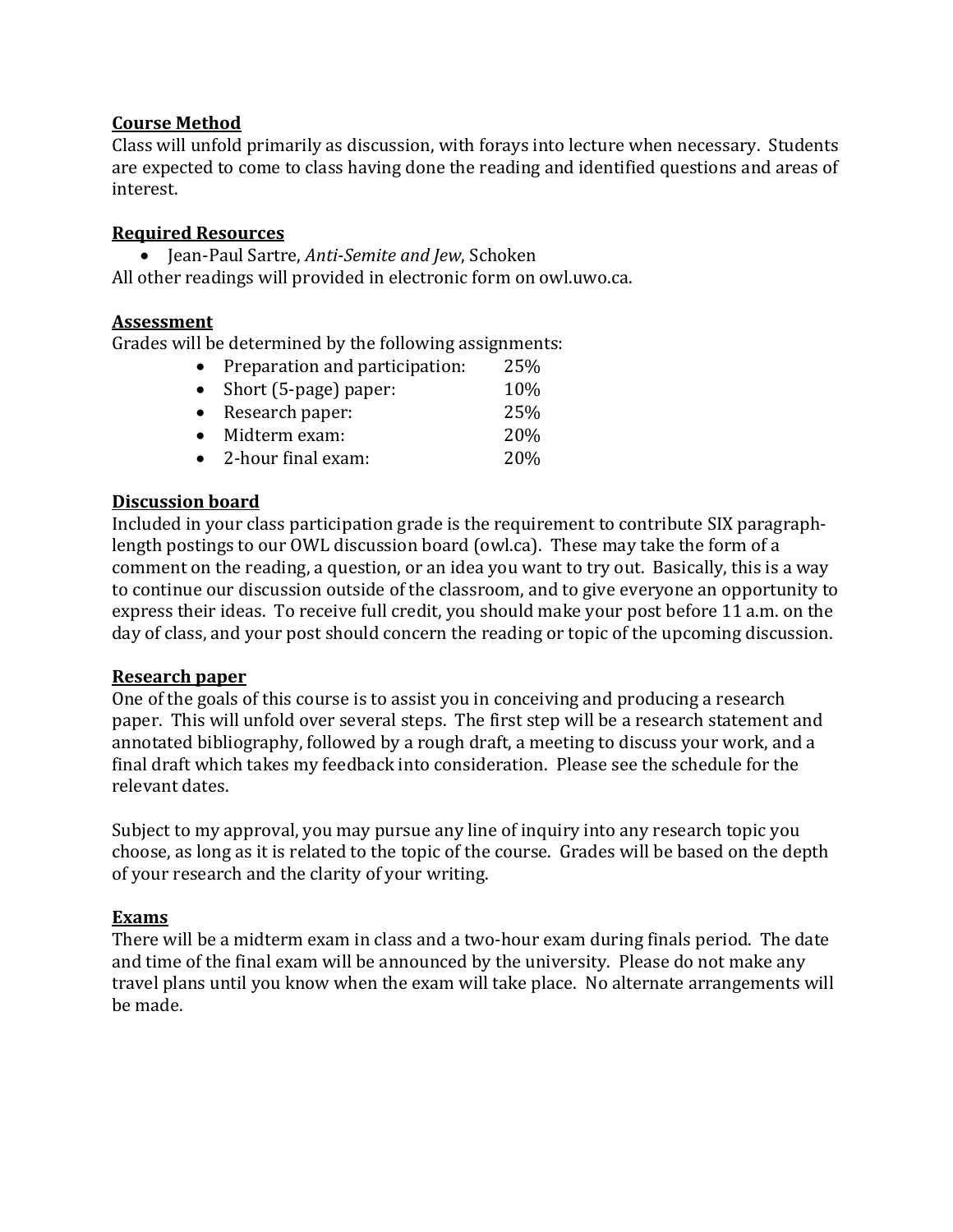## **COURSE POLICIES:**

## **Attendance**

You are expected to attend class and participate in discussions. After three unexcused absences, each additional absence will result in your final grade being lowered by 10%. If you have a compelling reason to miss class I ask you to let me know. If you are unsure as to whether your reason is compelling, please discuss it with me.

## **Technology in the Classroom**

All phones must be powered down and put away. I also prefer that laptops not be used in class, though you may discuss this with me if you have a need or a strong preference to take notes in this way.

## **Missed or Late Work**

Late assignments will not be accepted, and as a rule I do not grant extensions the night before an assignment is due. However, some flexibility is possible. Look over the syllabus and check it against your schedule. If you have a conflict I am willing to work with you to set a new deadline, provided that you contact me well in advance. For more information on academic accommodations for medical and non-medical reasons please consult the appendix below.

**NB:** This syllabus is a guide, not a contract, and I reserve the right to make reasonable changes to it based on your suggestions, my sense of your interests and, and any flashes of inspiration that may occur during the course of the semester.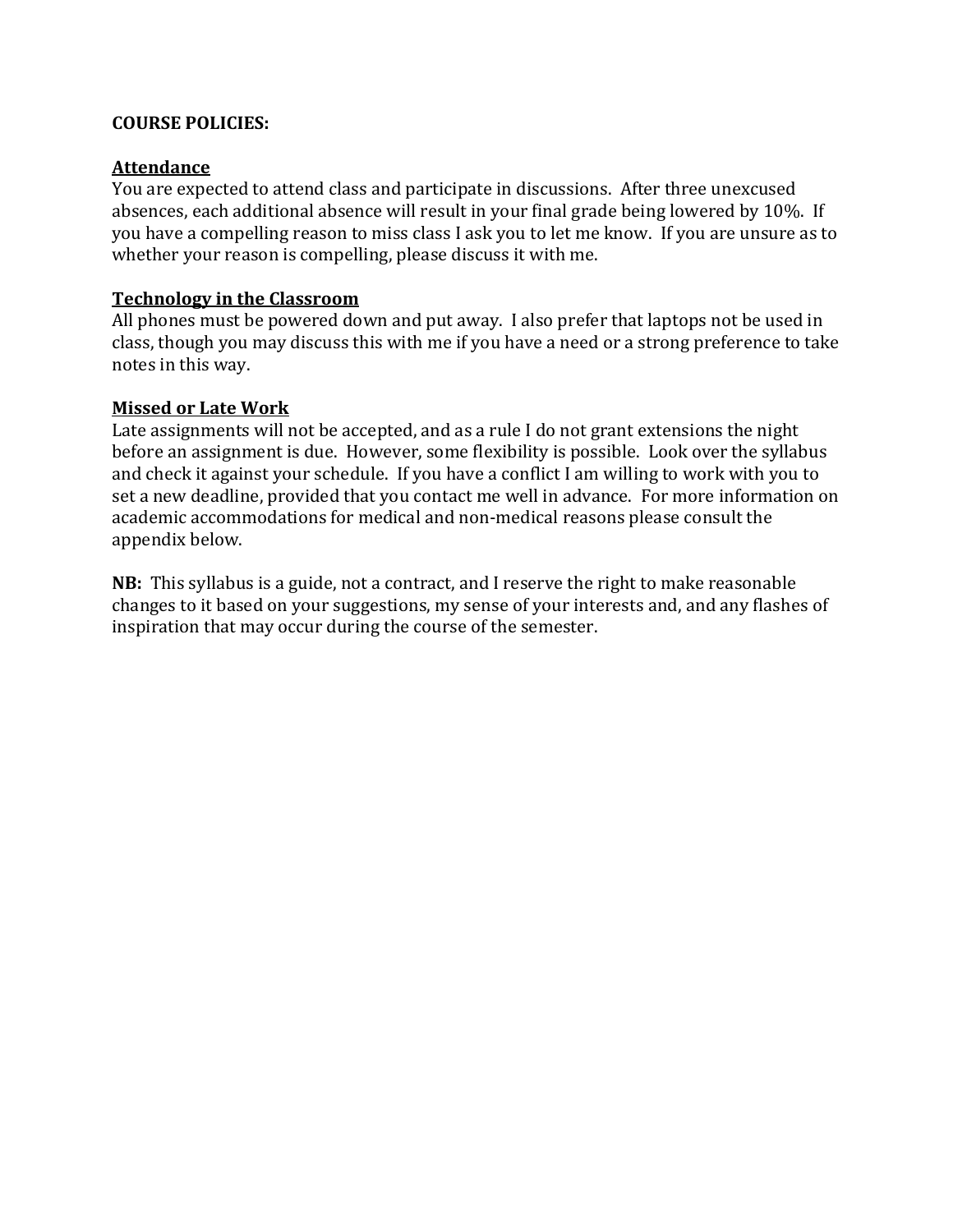## **COURSE SCHEDULE**

| Tue.         | 1/8          | Course introduction                                                                                                                                                                      |
|--------------|--------------|------------------------------------------------------------------------------------------------------------------------------------------------------------------------------------------|
| Thu.         | 1/10         | Ways of approaching the problem<br>Read: Gavin I. Langmuir, Toward a Definition of Antisemitism: "Introduction"<br>Prager and Telushkin, Why the Jews?: "Why the Jews - The Explanation" |
| Tue.         | 1/15         | Early Christianity: Factionalism, Supersessionism, Anti-Judaism<br><b>Read:</b> The Gospel according to Mark (selections)                                                                |
| Thu.         | 1/17         | Early Christianity (continued)<br><b>Read:</b> The Gospel according to John (selections)                                                                                                 |
| Tue.         | 1/22         | Constantine, conversion, and the religion of empire<br>Read: James Carroll, Constantine's Sword, pp. 165-194                                                                             |
| Thu.         | 1/24         | Early Christianity and the debate over the Jews<br>Read: Selected writings by Ambrose, John Chrysostom, and Augustine                                                                    |
| Tue.         | 1/29         | The Enemy Within: The Crusades and the Blood Libel<br>Read: L. Poliakov, "The Fateful Summer of 1096," The History of Anti-Semitism                                                      |
| Thu.         | 1/31         | From Witness to Convert: The New Rationality<br>Read: Selected passages from Thomas Aquinas, Summa Theologiae                                                                            |
| Mon          | 2/4          | Short Paper Due by 8 p.m. via email                                                                                                                                                      |
| Tue.         | 2/5          | The Black Death and the Occult<br><b>Read:</b> L. Poliakov, "The Image of the Jew," The History of Anti-Semitism                                                                         |
| Thu.         | 2/7          | Jews in Spain: Convivencia, Reconquista, Limpieza de Sangre, Expulsion<br>Read: James Carroll, Constantine's Sword, 333-362                                                              |
| Tue.         | 2/12         | <b>Midterm Exam</b>                                                                                                                                                                      |
| Thu.         | 2/14         | Martin Luther, the Protestant revolt, and the beginnings of nationalism<br>Read: Martin Luther, "On the Jews and their Lies" and other writings                                          |
| Tue.<br>Thu. | 2/19<br>2/21 | Reading Week<br>Reading Week                                                                                                                                                             |
| Tue.         | 2/26         | Enlightenment thought<br><b>Read:</b> Voltaire, <i>Philosophical Dictionary</i> (selections)                                                                                             |
| Wed.         | 2/27         | Bibliography and Research Statement Due by 8 p.m. via email                                                                                                                              |
| Thu.         | 2/28         | Marxism and the Jews<br>Read: Karl Marx, "On the Jewish Question"                                                                                                                        |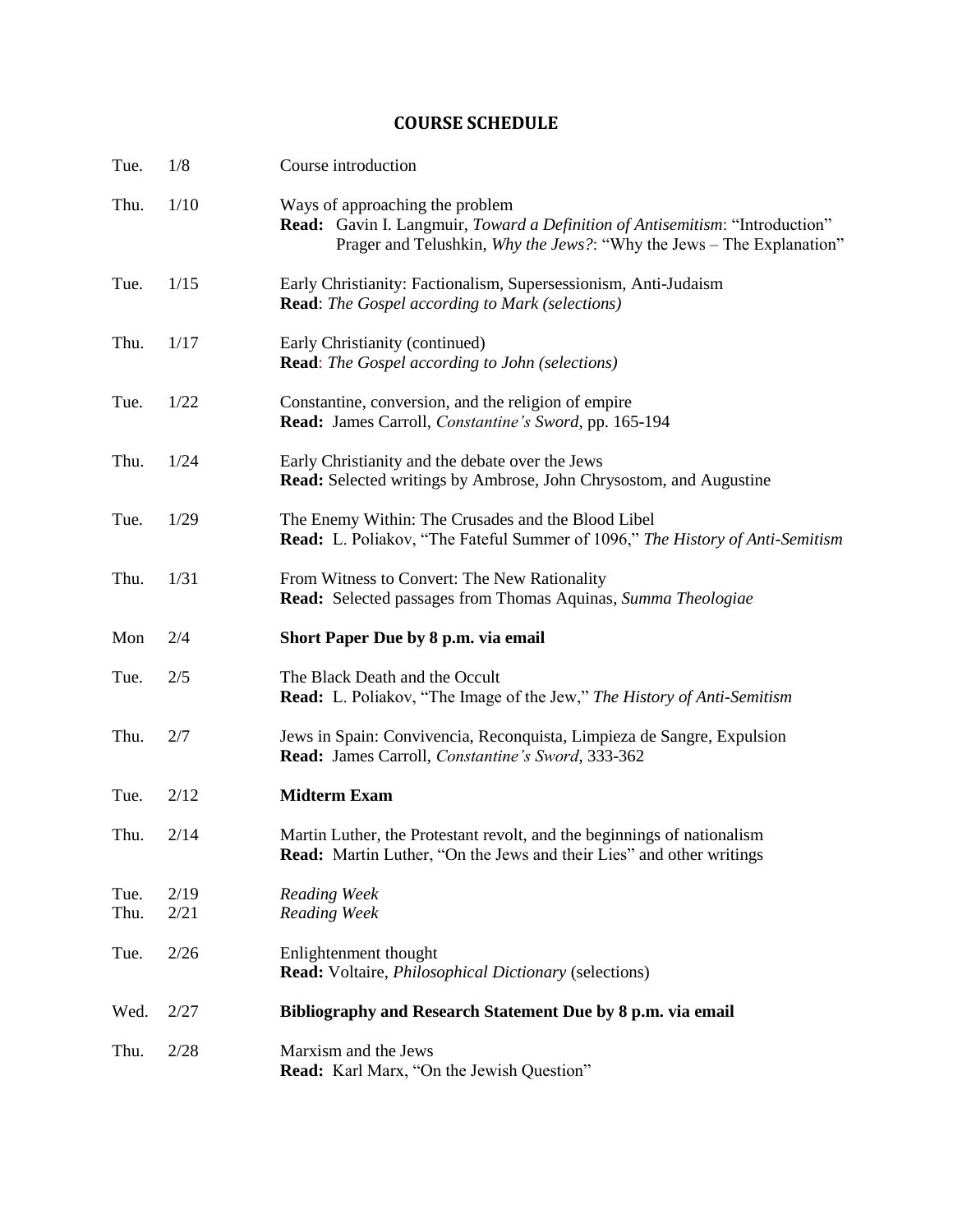| Tue. | 3/5  | Antisemitism in Russia<br><b>Read:</b> Steven Marks, "Destroying the Agents of Modernity: Russian<br>Antisemitism" How Russia Shaped the Modern World |
|------|------|-------------------------------------------------------------------------------------------------------------------------------------------------------|
| Thu. | 3/7  | Antisemitism in Modern France (guest lecture by Dr. Geoff Read)<br>Read: TBA<br>NB: Last day to drop second term course without penalty               |
| Tue. | 3/12 | Racialized antisemitism and German Nationalism: towards the Holocaust<br>Read: Adolf Hitler, selected texts and speeches                              |
| Thu. | 3/14 | The Shoah<br>Read: TBA                                                                                                                                |
| Tue. | 3/19 | Antisemitism in the visual arts<br>View: Selected paintings and posters                                                                               |
| Thu. | 3/21 | Assessing antisemitism<br>Read: Jean-Paul Sartre, Anti-Semite and Jew                                                                                 |
| Fri. | 3/22 | Draft of research paper due by 8 p.m. via email                                                                                                       |
| Tue. | 3/26 | Assessing antisemitism<br>Read: Hannah Arendt, "Antisemitism" The Origins of Totalitarianism                                                          |
| Thu. | 3/28 | Antisemitism and Orientalism<br>Read: James Pasto, "Islam's 'Strange Secret Sharer': Orientalism, Judaism, and<br>the Jewish Question"                |
| Tue. | 4/2  | Antisemitism, racism, and the media<br>View: Blacks and Jews                                                                                          |
| Thu. | 4/4  | The imaginative response<br>Read: Isaac Babel, "The Story of my Dovecote"                                                                             |
|      |      |                                                                                                                                                       |
| Tue. | 4/9  | Course conclusion                                                                                                                                     |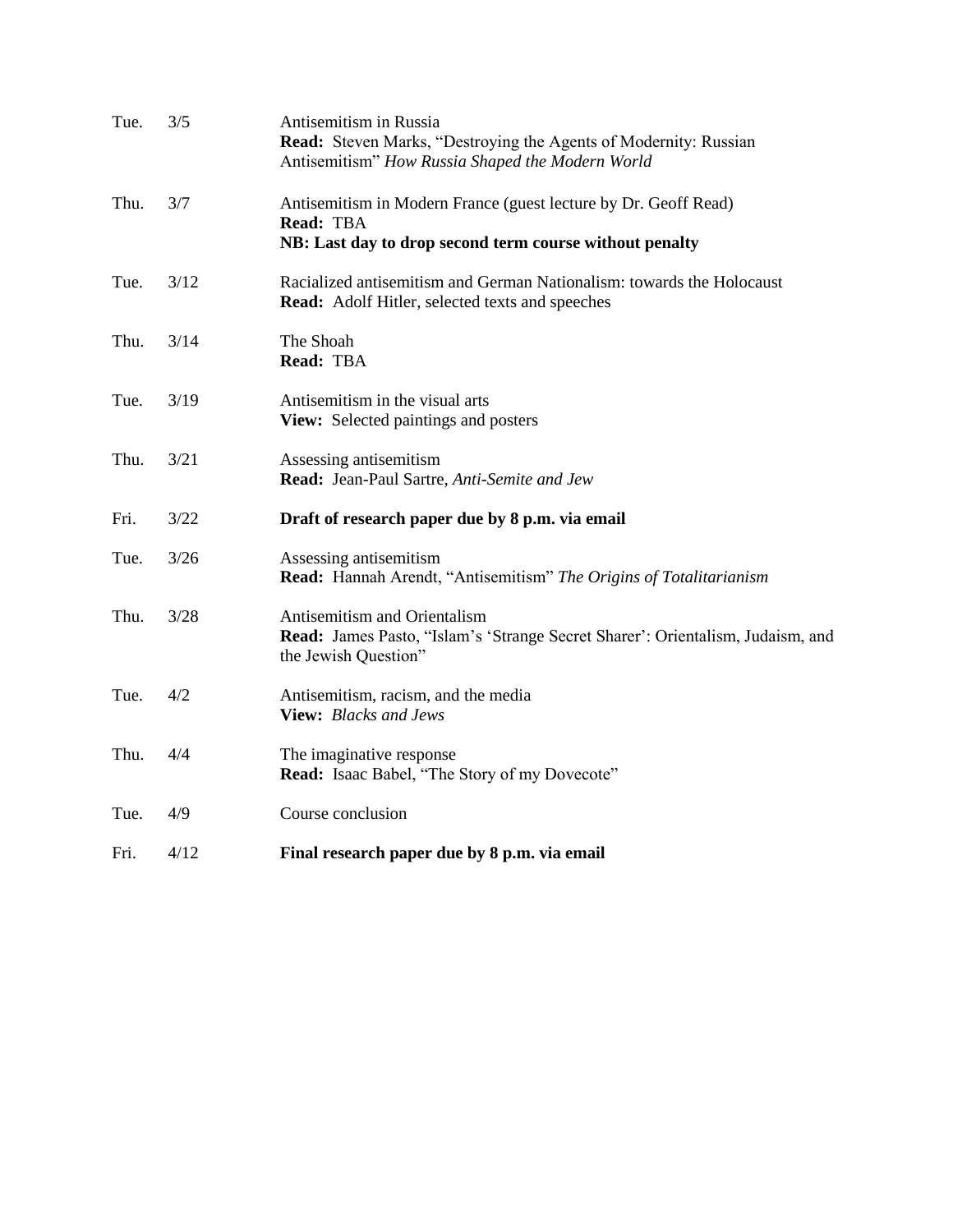

#### **Appendix to Course Outlines**

#### **Prerequisite and Antirequisite Information**

Students are responsible for ensuring that they have successfully completed all course prerequisites and that they have not completed any course antirequisites. Unless you have either the requisites for this course or written special permission from your Dean to enrol in it without them, you may be removed from this course and it will be deleted from your record. If you enrol in this course despite having already taken an antirequisite you may be removed from this course and it will be deleted from your record. Removals for these reasons may not be appealed. You will receive no adjustment to your fees in the event that you are dropped from a course for failing to have the necessary prerequisites or for having already taken the antirequisites.

#### **Conduct of Students in Classes, Lectures, and Seminars**

Membership in the community of Huron University College and the University of Western Ontario implies acceptance by every student of the principle of respect for the rights, responsibilities, dignity and well-being of others and a readiness to support an environment conducive to the intellectual and personal growth of all who study, work and live within it. Upon registration, students assume the responsibilities that such registration entails. The academic and social privileges granted to each student are conditional upon the fulfillment of these responsibilities.

In the classroom, students are expected to behave in a manner that supports the learning environment of others. Students can avoid any unnecessary disruption of the class by arriving in sufficient time to be seated and ready for the start of the class, by remaining silent while the professor is speaking or another student has the floor, and by taking care of personal needs prior to the start of class. If a student is late, or knows that he/she will have to leave class early, be courteous: sit in an aisle seat and enter and leave quietly.

Please see the *Code of Student Conduct* at: https://huronuc.on.ca/sites/default/files/pdfs/Code%20of%20Student%20Conduct.pdf

#### **Technology**

It is not appropriate to use technology (such as, but not limited to, laptops, cell phones) in the classroom for non-classroom activities. Such activity is disruptive and is distracting to other students and to the instructor, and can inhibit learning. Students are expected to respect the classroom environment and to refrain from inappropriate use of technology and other electronic devices in class.

#### **Academic Accommodation for Medical/Non-Medical Grounds**

Students who require special accommodation for tests and/or other course components must make the appropriate arrangements with the Student Development Centre (SDC). Further details concerning policies and procedures may be found at: **[http://www.sdc.uwo.ca/ssd/?requesting\\_acc](http://www.sdc.uwo.ca/ssd/?requesting_acc)**

**(a) Medical Grounds for assignments worth 10% or more of final grade: Go Directly to Academic Advising**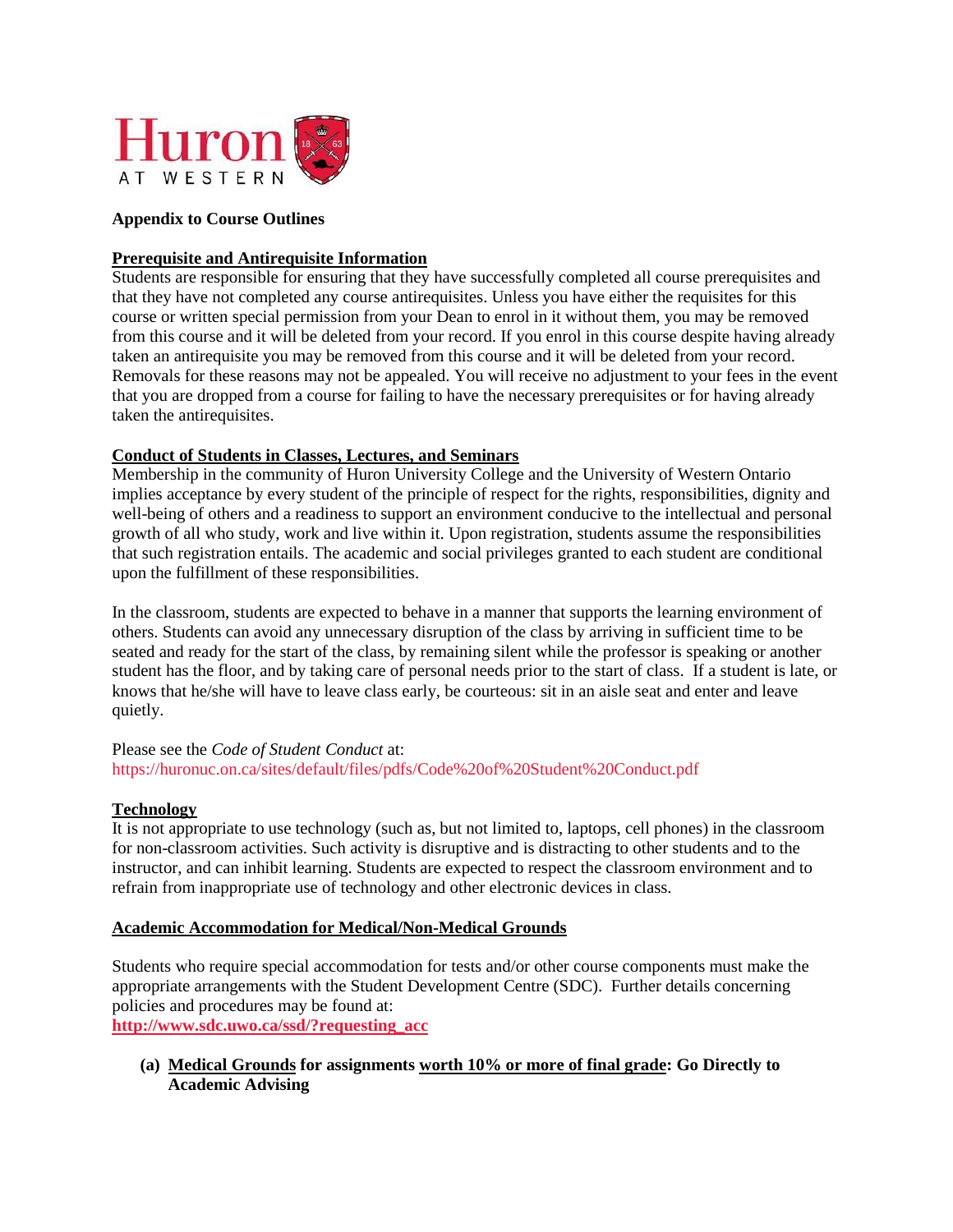University Senate policy, which can be found at

[http://www.uwo.ca/univsec/pdf/academic\\_policies/appeals/accommodation\\_medical.pdf,](http://www.uwo.ca/univsec/pdf/academic_policies/appeals/accommodation_medical.pdf) requires that all student requests for accommodation on medical grounds for assignments worth 10% or more of the final grade be made directly to the academic advising office of the home faculty (for Huron

students, the "home faculty" is Huron), with supporting documentation in the form (minimally) of the Senate-approved Student Medical Certificate found at:

[http://www.uwo.ca/univsec/pdf/academic\\_policies/appeals/medicalform\\_15JUN.pdf.](http://www.uwo.ca/univsec/pdf/academic_policies/appeals/medicalform_15JUN.pdf)

The documentation is submitted in confidence and will not be shown to instructors. The advisors will contact the instructor when the medical documentation is received, and will outline the severity and duration of the medical challenge as expressed on the Student Medical Certificate and in any other supporting documentation. The student will be informed that the instructor has been notified of the presence of medical documentation, and will be instructed to work as quickly as possible with the instructor on an agreement for accommodation. The instructor will not normally deny accommodation where appropriate medical documentation is in place and where the duration it describes aligns with the due date(s) of assignment(s). Before denying a request for accommodation on medical grounds, the instructor will consult with the Dean. The instructor's decision is appealable to the Dean.

#### **(b) Accommodation on Medical Grounds for assignments worth less than 10% of final grade: Consult Instructor Directly**

When seeking accommodation on medical grounds for assignments worth less than 10% of the final course grade, the student should contact the instructor directly. The student need only share broad outlines of the medical situation. The instructor **may** require the student to submit documentation to the academic advisors, in which case she or he will advise the student and inform the academic advisors to expect documentation. The instructor may not collect medical documentation. The advisors will contact the instructor when the medical documentation is received, and will outline the severity and duration of the medical challenge as expressed on the Student Medical Certificate and in any other supporting documentation. The student will be informed that the instructor has been notified of the presence of medical documentation, and will be instructed to work as quickly as possible with the instructor on an agreement for accommodation. The instructor will not normally deny accommodation where appropriate medical documentation is in place and where the duration it describes aligns with the due date(s) of assignment(s). Before denying a request for accommodation on medical grounds, the instructor will consult with the Dean. The instructor's decision is appealable to the Dean.

## **(c) Non-medical Grounds: Consult Instructor Directly**

Where the grounds for seeking accommodation are not medical, the student should contact the instructor directly. Late penalties may apply at the discretion of the instructor. Apart from the exception noted below, academic advisors will not be involved in the process of accommodation for non-medical reasons.

Where a student seeks accommodation on non-medical grounds where confidentiality is a concern, the student should approach an academic advisor with any documentation available. The advisors will contact the instructor after the student's request is received, and will outline the severity and duration of the challenge without breaching confidence. The student will be informed that the instructor has been notified that significant circumstances are affecting or have affected the student's ability to complete work, and the student will be instructed to work as quickly as possible with the instructor on an agreement for accommodation. Before denying a request for accommodation where documentation has been submitted to an academic advisor, the instructor will consult with the Dean. The instructor's decision is appealable to the Dean.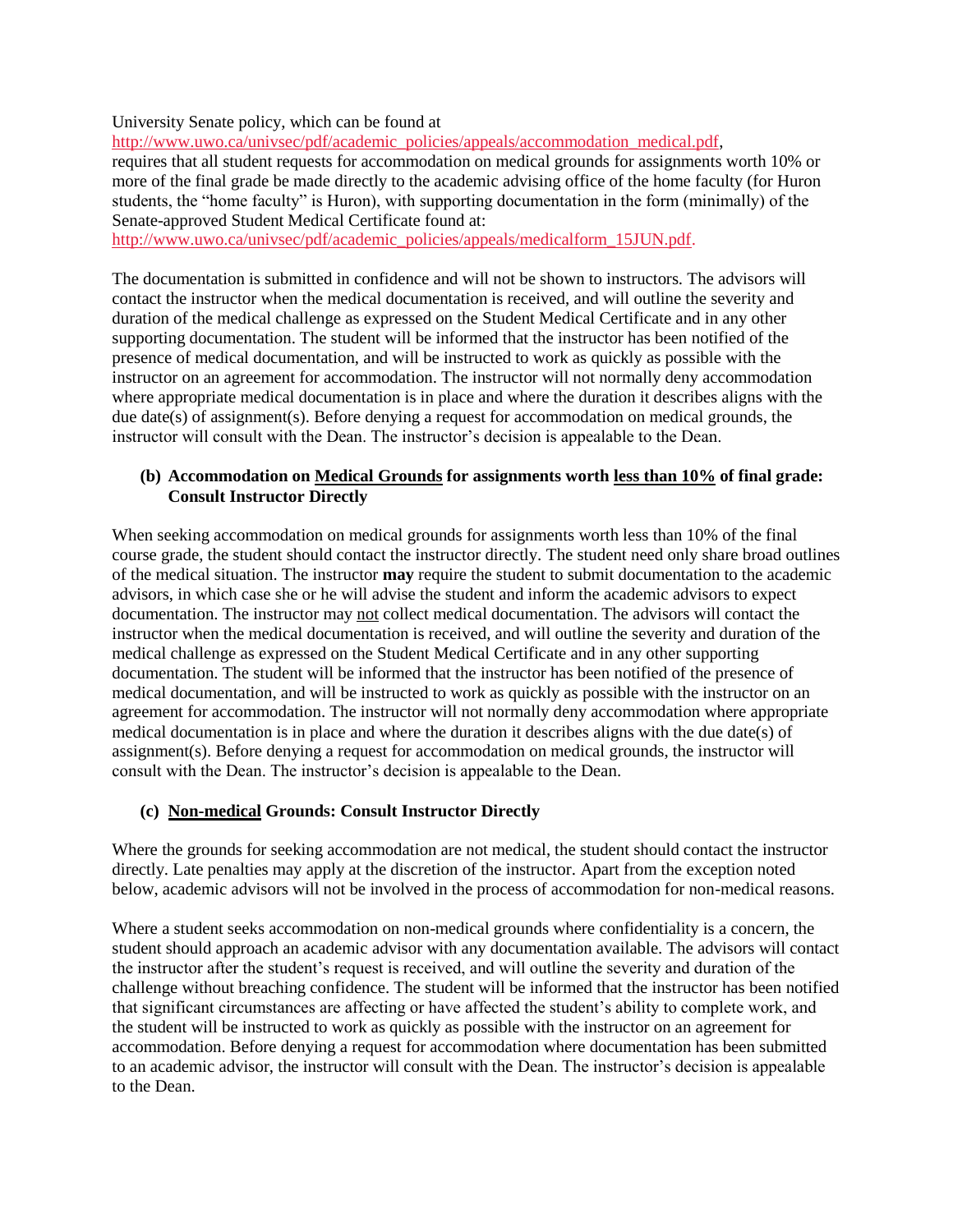#### **Statement on Academic Offences**

Scholastic offences are taken seriously and students are directed to read the appropriate policy, specifically, the definition of what constitutes a Scholastic Offence, at the following Web site: [http://www.uwo.ca/univsec/pdf/academic\\_policies/appeals/scholastic\\_discipline\\_undergrad.pdf](http://www.uwo.ca/univsec/pdf/academic_policies/appeals/scholastic_discipline_undergrad.pdf)

#### **Statement on Academic Integrity**

The International Centre for Academic Integrity defines academic integrity as "a commitment, even in the face of adversity, to five fundamental values: honesty, trust, fairness, respect, and responsibility. From these values flow principles of behaviour that enable academic communities to translate ideals to action." (CAI Fundamental Values Project, 1999).

A lack of academic integrity is indicated by such behaviours as the following:

Cheating on tests; Fraudulent submissions online; Plagiarism in papers submitted (including failure to cite and piecing together unattributed sources); Unauthorized resubmission of course work to a different course; Helping someone else cheat; Unauthorized collaboration; Fabrication of results or sources; Purchasing work and representing it as one's own.

#### **Academic Integrity: Importance and Impact**

Being at university means engaging with a variety of communities in the pursuit and sharing of knowledge and understanding in ways that are clear, respectful, efficient, and productive. University communities have established norms of academic integrity to ensure responsible, honest, and ethical behavior in the academic work of the university, which is best done when sources of ideas are properly and fully acknowledged and when responsibility for ideas is fully and accurately represented.

In the academic sphere, unacknowledged use of another's work or ideas is not only an offence against the community of scholars and an obstacle to academic productivity. It may also be understood as fraud and may constitute an infringement of legal copyright.

A university is a place for fulfilling one's potential and challenging oneself, and this means rising to challenges rather than finding ways around them. The achievements in an individual's university studies can only be fairly evaluated quantitatively through true and honest representation of the actual learning done by the student. Equity in assessment for all students is ensured through fair representation of the efforts by each.

Acting with integrity at university constitutes a good set of practices for maintaining integrity in later life. Offences against academic integrity are therefore taken very seriously as part of the university's work in preparing students to serve, lead, and innovate in the world at large.

A university degree is a significant investment of an individual's, and the public's, time, energies, and resources in the future, and habits of academic integrity protect that investment by preserving the university's reputation and ensuring public confidence in higher education.

**Students found guilty of plagiarism will suffer consequences ranging from a grade reduction to failure in the course to expulsion from the university. In addition, a formal letter documenting the offence will be filed in the Dean's Office, and this record of the offence will be retained in the Dean's Office for the duration of the student's academic career at Huron University College.**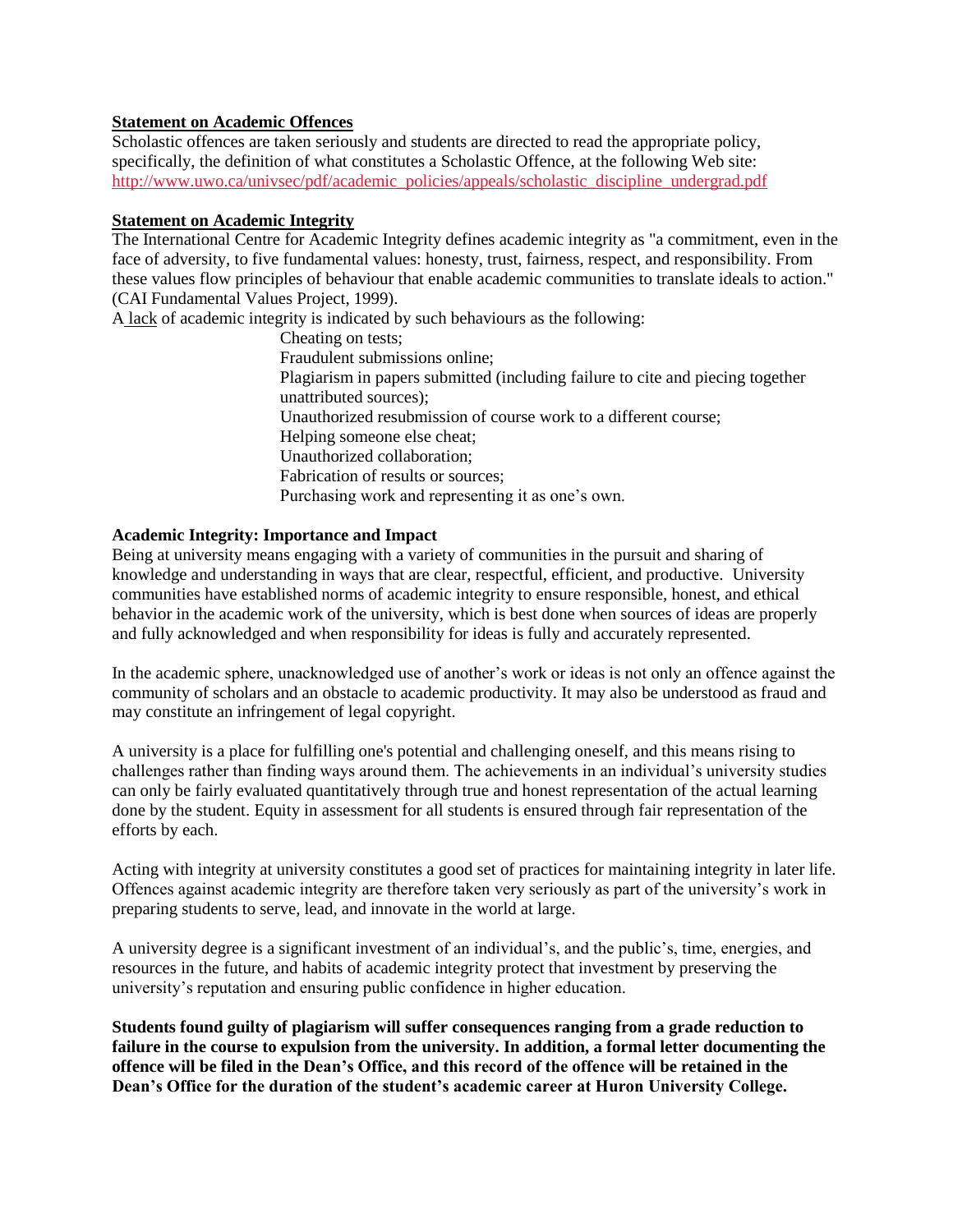All required papers may be subject to submission for textual similarity review to the commercial plagiarism detection software under license to the University for the detection of plagiarism. All papers submitted for such checking will be included as source documents in the reference database for the purpose of detecting plagiarism of papers subsequently submitted to the system. Use of the service is subject to the licensing agreement, currently between The University of Western Ontario and Turnitin.com.

Computer-marked multiple-choice tests and/or exams may be subject to submission for similarity review by software that will check for unusual coincidences in answer patterns that may indicate cheating.

Personal Response Systems ("clickers") may be used in some classes. If clickers are to be used in a class, it is the responsibility of the student to ensure that the device is activated and functional. Students must see their instructor if they have any concerns about whether the clicker is malfunctioning. Students must use only their own clicker. If clicker records are used to compute a portion of the course grade:

- the use of somebody else's clicker in class constitutes a scholastic offence,
- the possession of a clicker belonging to another student will be interpreted as an attempt to commit a scholastic offence.

#### **Policy on Special Needs**

Students who require special accommodation for tests and/or other course components must make the appropriate arrangements with the Student Development Centre (SDC). Further details concerning policies and procedures may be found at:

**[http://www.sdc.uwo.ca/ssd/?requesting\\_acc](http://www.sdc.uwo.ca/ssd/?requesting_acc)**

#### **Attendance Regulations for Examinations**

A student is entitled to be examined in courses in which registration is maintained, subject to the following limitations:

1) A student may be debarred from writing the final examination for failure to maintain satisfactory academic standing throughout the year.

2) Any student who, in the opinion of the instructor, is absent too frequently from class or laboratory periods in any course will be reported to the Dean of the Faculty offering the course (after due warning has been given). On the recommendation of the Department concerned, and with the permission of the Dean of that Faculty, the student will be debarred from taking the regular examination in the course. The Dean of the Faculty offering the course will communicate that decision to the Dean of the Faculty of registration.

#### **Class Cancellations**

In the event of a cancellation of class, every effort will be made to post that information on the Huron website, https://huronuc.on.ca/about/accessibility ("Cancellations and Closures").

#### **Mental Health @ Western**

Students who are in emotional/mental distress should refer to Mental Health @ Western <http://www.uwo.ca/uwocom/mentalhealth/> for a complete list of options about how to obtain help.

#### **Academic Advising**

For advice on course selections, degree requirements, and for assistance with requests for medical accommodation [see above], students should contact an Academic Advisor in Huron's Student Support Services [\(huronsss@uwo.ca\)](mailto:huronsss@uwo.ca). An outline of the range of services offered is found on the Huron website at: https://huronuc.ca/student-life-campus/student-services/academic-advising